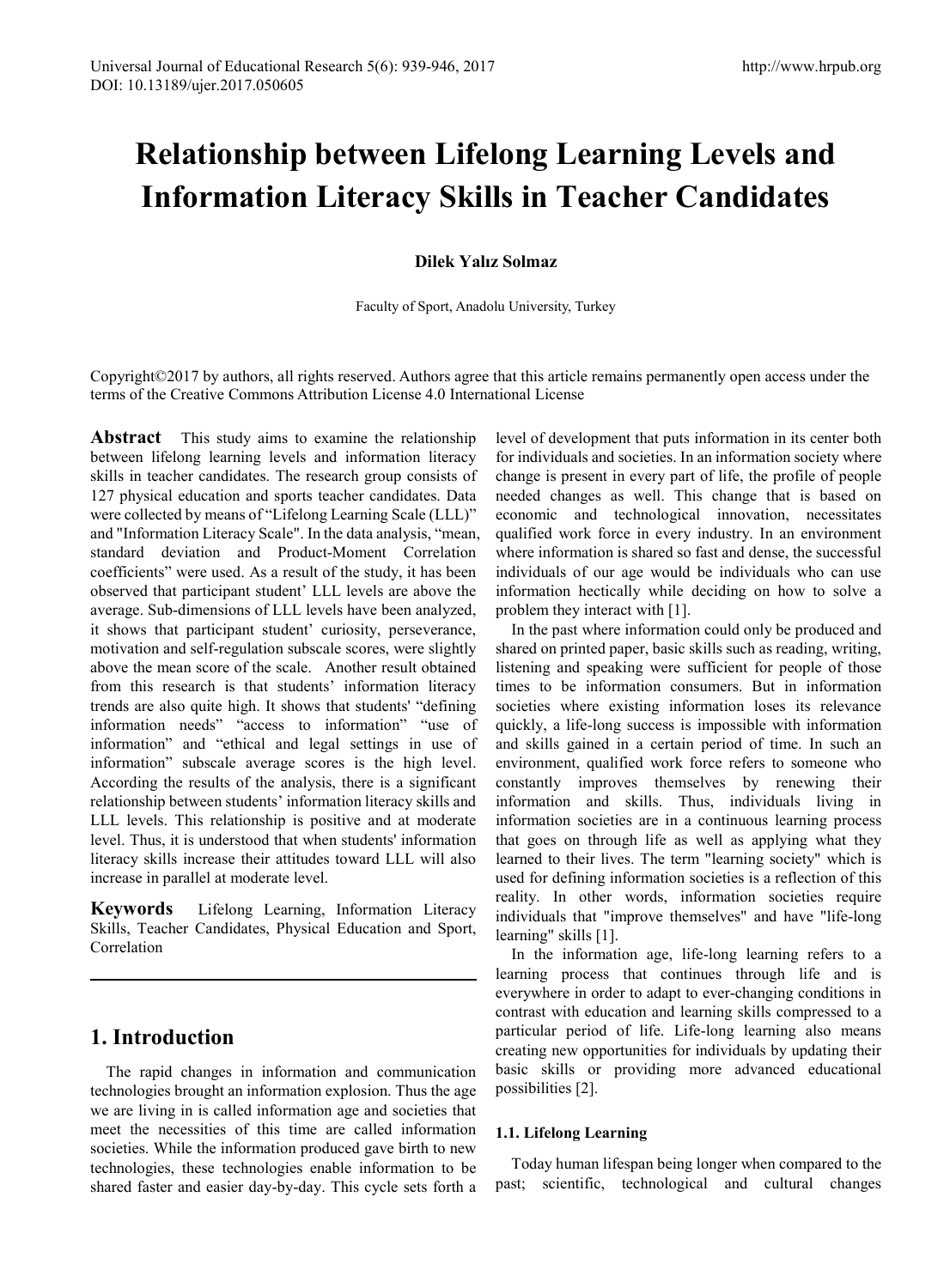happening rapidly and the sustainability of the change in information leaves today's individuals in need of a continuous learning. As a result of this need, education today has gained a status that cannot be limited to particular time periods in human lifespan, and even the most developed countries have begun a quest for constantly developing the educational system and increasing the quality of education. At the end of this development and change, the concept of "*lifelong learning*" is introduced, which enables individuals to learn the knowledge and skills that they need at any stage of their lives [3].

The concept of lifelong learning was first employed in 1920s by John Dewey, Eduard Lindeman and Basil Yeaxle, starting out from the idea that it is a continuous part of everyday life [4]. Lifelong learning is defined by European Commission [5] as "learning activities undertaken throughout life resulting in an improvement in knowledge, skills and competences within a personal, civic, social and/or employment-related perspective". Lifelong learning term is described as the intentional learning that people engage in throughout their lives, for a personal and professional fulfilment, and to enhance the quality of their lives [6]. About the concept of lifelong learning, Reinsch [7] highlights that educational system is required to raise individuals who are undertaking lifelong learning, and besides the educational system, businesses and industry are in need of lifelong learning, and that the individuals are ought to actualize self-learning to transform the concept of life-long learning into philosophy of life

In recent years, there has been a great deal of knowledge regarding the recognition of LLL, which includes all formal, non-formal and informal aspects of education and training, at all ages and stages of life, and in all organizations. So schools, colleges, universities and other institutions of higher education are required to reconsider their facilities in the general domain of learning throughout life as a part of this recognition [8].

Lifelong learning means providing a second chance for individuals by way of developing basic skills as well as various learning opportunities [2]. The understanding of lifelong learning acknowledges that learning is not restricted to time and place and it can be undertaken anywhere that the passion for learning is present.

Lifelong learning is a skill that all individuals in the information societies are ought to have. Acquiring this skill, individuals are enabled to benefit from any kind of opportunity that they may encounter in their lives. Furthermore, lifelong learning helps to cope with changes in areas such as science and technology. And the keystone of lifelong learning is information literacy [1].

#### **1.2. Information Literacy**

According to American Library Association (ALA) report, information literacy is a set of abilities requiring individuals to "recognize when information is needed and have the ability to locate, evaluate, and use effectively the needed information". Information literacy also is increasingly important in the contemporary environment of rapid technological change and proliferating information resources [9]. According to Henderson and Scheffler [10], individuals with information literacy are people who know the ways to reach information and use it appropriately by interpreting the information. The need for information and the increase in the quantity and variety of information made information literacy a necessity [11]. Information literacy is the set of skills needed to discover, retrieve, analyze, and use information. The twenty-first century has been named the information era, due to the explosion of information and the information sources. Due to information explosion it has become increasingly clear that students cannot learn everything they need to know in their field of study, within a few years, at school. Information literacy competencies empower the people with the critical skills that will help them to become independent lifelong learners. These competencies will enable people to apply their knowledge from the familiar environment to the unfamiliar [12].

In a study conducted by Doyle in 1992, information literacy was taken into consideration extensively for the first time. According to Doyle [13], an individual who has information literacy;

- recognizes that accurate and complete information is the basis for intelligent decision making
- recognizes the need for information
- formulates questions based on information needs
- identifies potential sources of information
- develops successful search strategies
- accesses sources of information including computer-based and other technologies
- evaluates information
- organizes information for practical application

When the existing definitions are analyzed, it is seen that information literacy points out to many skills that can be used during the process of accessing knowledge and using information. In a period where the environment that knowledge is produced and shared diversifies and gets more complicated, the use of technology when accessing information is an indispensable factor of information literacy.

#### **1.3. Information Literacy and Lifelong Learning**

Information literacy and lifelong learning have a strategic and mutually strengthening relationship that is essential in the success of every individual, organization, institution and society inside the global information society. Breivik [14] notes that the skills of information literacy lay the foundations of lifelong learning in a world where information is cumulatively increasing and the technologies used to reach the mentioned information is in a constant change. Also, Breivik [14] expresses that information literacy is a device where lifelong learning is the goal.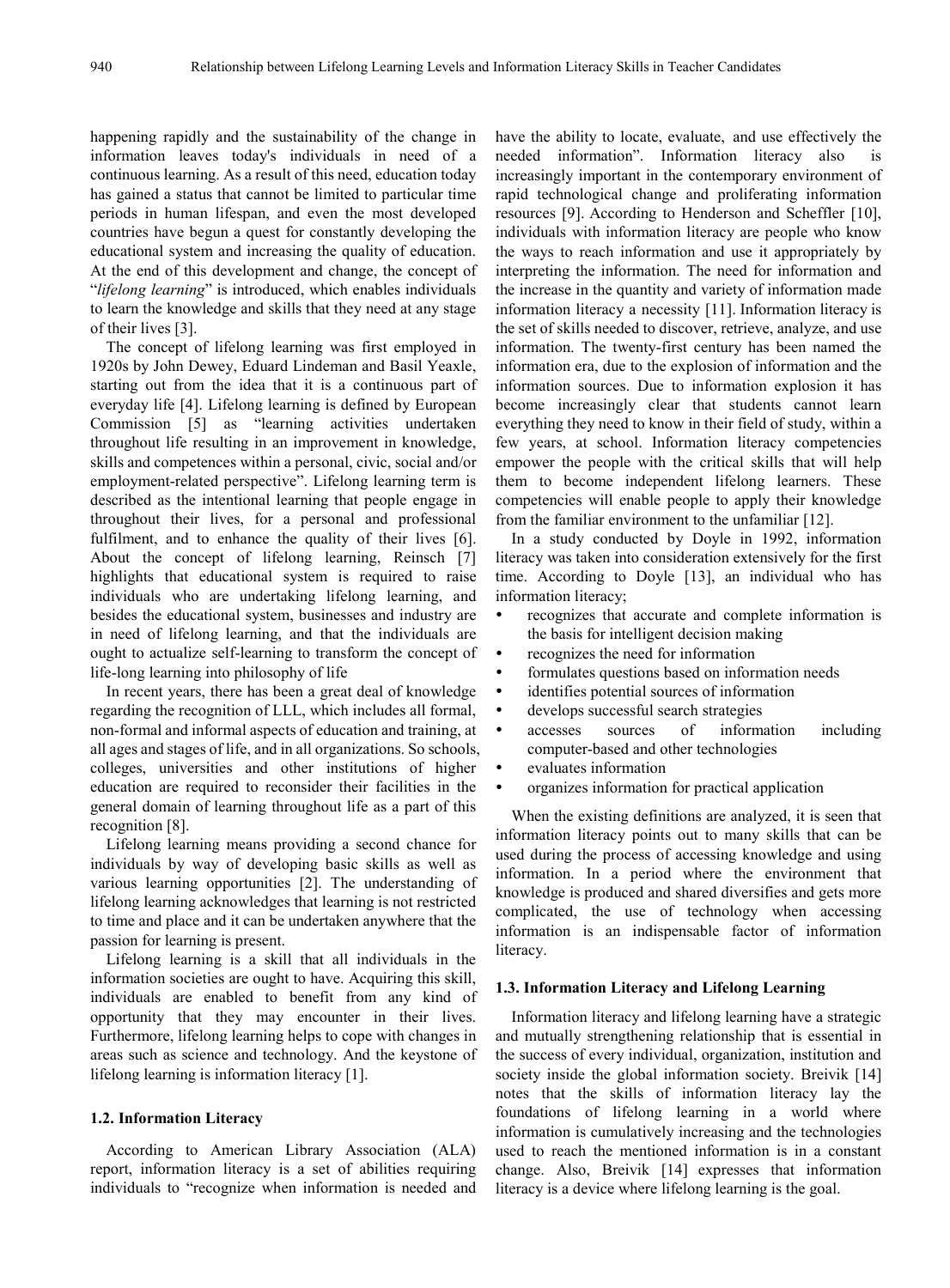It is an important step in the development of lifelong learning that individuals are provided with the skills of information literacy [15]. It is the most important goal of education to raise individuals who are able to enact lifelong learning independently in today's information society. To reach this goal, the indispensible mean is information literacy. Therefore, in the course of obligatory education process it has become mandatory to educate the students to be able to reach the information that would meet their requirements in their personal, social and business lives, to evaluate this information and to use it effectively (information literate); in other words, to educate skilled individuals who are able to enact lifelong learning independently [14]. Individuals with information literacy and life-long learning skills are ready for all kinds of changes and hardship their careers and personal lives may bring [14].

Individuals in information society may come from above the struggles that they face when they internalize the principles of lifelong learning as information literacy. Individuals who have the skills of information literacy are productive individuals both in education and business environments. The most important goal of education in information society is to raise individuals who have learned how to learn as lifelong learners. To reach this goal, the indispensible mean is information literacy [16].

When studies about life-long learning in Turkey are analyzed, have been reached by the studies that determining the key skills of life-long learning for the teacher candidates and teachers [17]; examining lifelong learning trends of university students, teachers and teachers candidates [2-18-19-20]; determining teachers candidates' views about life-long learning [21-22]; examining perceptions of teacher candidates and teachers' competences for lifelong learning [23-24-25-26].

When latest researches in the literature on information literacy are analyzed, it can be seen that researches are conducted either for information literacy or for the skills a person with information literacy must possess [27-28-29-30]. In theoretical studies, the definition of information literacy stated to include detecting the need for information, formulating information searching strategies, determining its place and accessing it, analysis on information, evaluation, transferring, possessing problem solving skills, life-long learning, learning society, sustainable education, excess knowledge, increase in the amount of information and respect to copyrights [31]. When studies investigating the relationship between lifelong learning and information literacy are examined, only theoretical studies have been conducted. But no analysis work has been found.

The role of information literacy is vital for lifelong learning as it enhances the quality of education both in learning environments and in educational settings. It is in evidence that various models should be used, a number of activities should be enacted, and the efficiency of these should be investigated for the purpose of providing these

skills in all the educational levels. Teachers' role is important in bringing up individuals who are life-long learners and who improve themselves constantly. In order for teachers to undertake this role, they must be individuals who learn by themselves in their educational and professional lives and thus they must be leaders on providing their students with studying opportunities, accessing information and using it [32]. In addition, Breivik [33] states that it is important to include information literacy in teacher training programs. In this context, it is regarded as an important step in the development of lifelong learning that individuals are provided with the information literacy skills [15] because it is only possible for the teaching candidates to be successful in their teaching careers depends on a learning process that will continue throughout their life [28]. For this reason the pre-service training for teachers must also be suitable for gaining the mentioned qualities.

Despite conceptual research on the relationship between lifelong-learning and information literacy, no analysis work has been found. It would be useful to determine the relation between their tendency towards lifelong learning and information literacy levels to reveal the learning profile of teaching candidates because by detecting the interest, attitude, ability, expectation and tendency of teaching candidates, a healthy needs analysis can be carried out and findings can be used in the development of the related programs.

#### **1.4. Research Questions**

This study aims to examine the relationship between lifelong learning and information literacy skills of teacher candidates. Within this framework, answers are sought for the questions as follows.

- 1. What are the levels of lifelong learning of teacher candidates?
- 2. What are the levels of information literacy of teacher candidates?
- 3. What kind of relationship is there between teacher candidates' lifelong learning skills and information literacy skills?

# **2. Materials and Methods**

### **2.1. Participants**

One hundred and twenty seven students from first, second, third and fourth grades of Anadolu University, Department of Physical Education and Sports Teacher Training participated in this study. The data were gathered during 2015-2016 Academic Year. 41.7% of the students in the study population were female, 58.3% are male. According to the grade levels, it is observed that students are  $1<sup>st</sup>$  class of 24.4%,  $2^{nd}$  class of 27.6%,  $3^{rd}$  class of 25.2% and 4<sup>th</sup> class of 22.8%.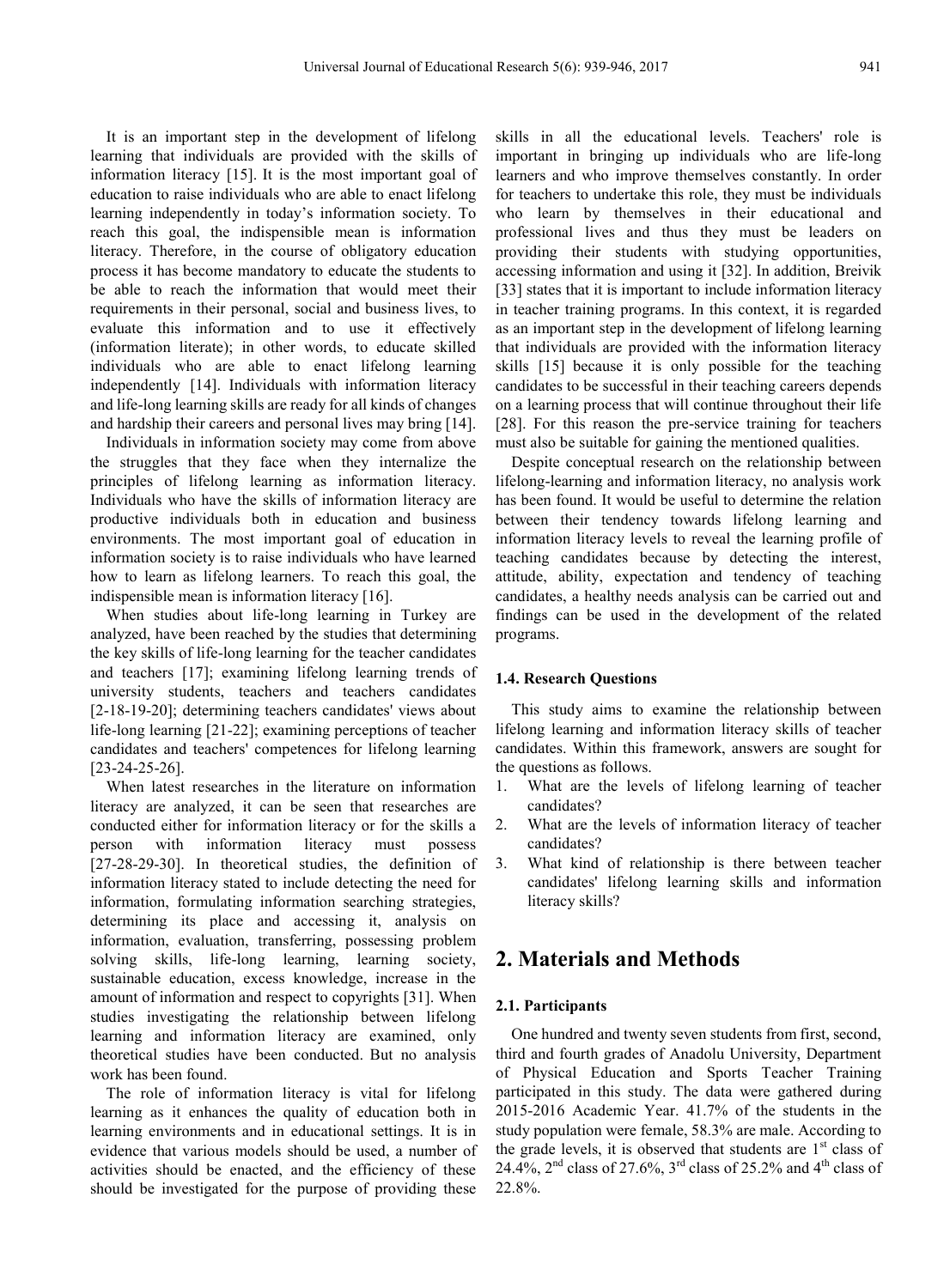#### **2.2. Data Collection Tools**

Data were collected by means of "Life Long Learning Scale (LLL)" which was originally developed by Coşkun and Demirel [2] and "Information Literacy Scale" which was developed by Adıgüzel [34].

Lifelong Learning Tendency Scale*:* Lifelong Learning Tendency Scale is a six-point Likert scale instrument with four subsections motivation (6 items), perseverance (6 items), self-regulation (6 items) and curiosity (9 items). Students are required to rate themselves between 1 to 6 points for each item ("very suitable = 1", "partly suitable = 2", "very slightly suitable=3", "very slightly not suitable=4", "partly is not suitable=5", "not suitable=6"). The validity and reliability of the original instrument was tested by Coşkun and Demirel. The Cronbach's alpha internal consistency coefficient of the scale containing 27 items and four sub-dimensions was calculated to be .89. In this study, consequence of repeated analysis of the reliability of the scale is determined ".92", respectively. Since this value is a higher than ".70" standard which is adequate for research, it was concluded that that scale can be used in research as a whole [35].

Information Literacy Scale*:* Information Literacy Scale is a five-point Likert scale instrument with four subsections "defining information needs" (8 items), "access to information" (11 items), "use of information" (5 items), and "ethical and legal settings in use of information" (5 items). Students are required to rate themselves between 1 to 5 points for each item ("always=5", "often=4", "sometimes=3", "occasionally=2", "never=1"). The validity and reliability of the original instrument was tested by Adıgüzel. The Cronbach's alpha internal consistency coefficient of the scale containing 29 items and four sub-dimensions was calculated to be .93. In this study, consequence of repeated analysis of the reliability of the scale is determined ".96", respectively. Since this value is a higher than ".70" standard which is adequate for research, it was concluded that that scale can be used in research as a whole [35].

#### **2.3. Analysis**

First, the distribution of the data was analysed with the SPSS program, and the distribution of kurtosis and skewness were examined. Even though in the literature there are no standard values certain accepted, when the normal skewness and kurtosis values are  $\pm$  2 and  $\pm$  7 intervals, Chou and Bentler [36] and Curan, West and Finch [37] stated they show normal distributions. A normal distribution is a cluster that each of which may be defined by a mean and standard deviation of the distribution. When students' Life Long Learning Scale (LLL) and Information Literacy Scale scores are analyzed in terms of kurtosis and skewness, Chou and Bentler [36] and Curan, West and Finch [37] stated that the kurtosis and skewness of the data showed a normal distribution according to the values they said (see to Table 1). After analysis of the distribution of data, of the tests to be used in order to decide whether the examined homogeneous (Levene  $> 0.05$ ), it is determined that the data are homogeneous. In the data analysis, "mean, standard deviation and Product-Moment Correlation coefficients" were used. Product-Moment Correlation coefficients were calculated in order to see the relationship between the sub-dimensions of lifelong learning and the sub-dimensions of information literacy.

## **3. Results**

The first research question asked "What are the levels of lifelong learning of teacher candidates?". Table 1 below shows the data analysis results in response to this question.

Table 1 shows that the student participants' overall scores varied between 62 and 154, with a mean of 118.89, which suggests that their overall lifelong learning orientation level was slightly above the average score of the scale (94.5). According to the findings obtained, it can be said that lifelong learning trends of students is at a high level. Considering that the lowest and highest scores on our sub-dimensions of motivation (M=32.26), perseverance  $(M=27.88)$  and self-regulation  $(M=26.12)$  were 6 and 36, it can be said that these dimensions are found at a high level (Table 1). This can be evaluated a positive result in terms of lifelong learning. Curiosity which is generally the necessity and willingness to obtain information is the motive power that enhances learning. The lowest and highest scores on the curiosity dimension were 9 and 54, respectively. These scores indicate that curiosity dimension was improved at a medium level (M=37.82), and they can be evaluated a positive result in terms of lifelong learning.

**Table 1.** The level of the students' LLL

|                                | N   | Mean   | Sd    | <b>Skewness</b> | Skewness<br><b>Std. Error</b> | <b>Kurtosis</b> | <b>Kurtosis</b><br><b>Std. Error</b> |
|--------------------------------|-----|--------|-------|-----------------|-------------------------------|-----------------|--------------------------------------|
| Motivation                     | 127 | 32.26  | 3.27  | $-.700$         | .215                          | $-.681$         | .427                                 |
| Perseverance                   | 127 | 27.88  | 5.11  | $-.789$         | .215                          | .643            | .427                                 |
| Self-regulation                | 127 | 26.11  | 8.04  | $-.500$         | .215                          | $-1.127$        | .427                                 |
| Curiosity                      | 127 | 37.82  | 11.79 | $-439$          | .215                          | $-1.052$        | .427                                 |
| Life Long Learning Total Score | 127 | 124.07 | 21.21 | $-.056$         | .215                          | $-1.137$        | .427                                 |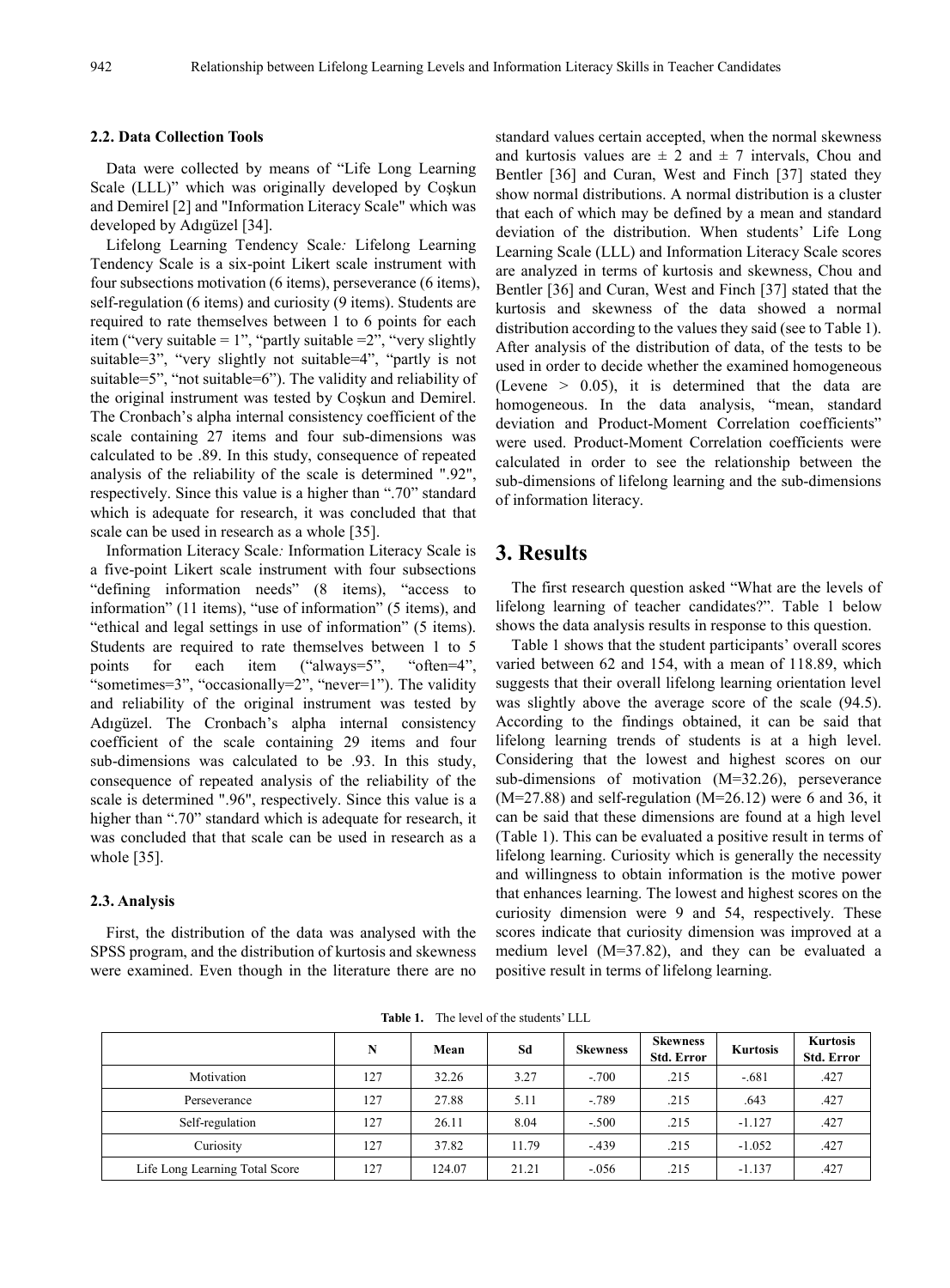The second research question asked "What are the levels of information literacy of teacher candidates?". Table 2 below shows the data analysis results in response to this question.

Table 2 shows that the student participants' overall scores varied between 1 and 5, with a mean of 4.06, which suggests that their overall information literacy level was slightly above the average score of the scale. According to the findings obtained, it is said that information literacy trends of students is at a high level. When the sub-dimensions of information literacy skills are examined, the average of sub-sub-dimensions varies between 4.14 and 3.99 (Table 2). The literacy behaviour that teacher candidates perform highest is "ethical and legal settings in use of information" followed by "defining information needs", "access to information" and "use of information".

The third research question asked "What kind of relationship is there between teacher candidates' lifelong learning skills and information literacy skills?". Table 3 below shows the data analysis results in response to this question.

When Table 3 is examined, it can be seen that there is significant correlation between teacher candidates' lifelong learning skills and information literacy skills. Positive,

moderate and significant correlation can be observed between the motivational dimension of lifelong learning scale and "defining information needs", "access to information", "use of information", and "ethical and legal settings in use of information" dimensions of information literacy scale. Besides, positive, moderate and significant correlation can be observed between the perseverance dimension of lifelong learning scale and "defining information needs", "access to information", "use of information", and "ethical and legal settings in use of information" dimensions of information literacy scale. However, positive, weak and insignificant correlation can be observed between the learning coordination dimension of lifelong learning scale and "defining information needs", "access to information", "use of information", and "ethical and legal settings in use of information" dimensions of information literacy scale. Furthermore, positive, low and insignificant correlation between the curiosity dimension of lifelong learning scale "defining information needs", "access to information", "use of information", and "ethical and legal settings in use of information" dimensions of information literacy scale. Lastly, positive, moderate and significant correlation between the total points of lifelong learning scale and total points of information literacy scale.

**Table 2.** The level of the students' information literacy.

|                                                  | N   | Mean | Sd  | <b>Skewness</b> | <b>Skewness</b><br><b>Std. Error</b> | <b>Kurtosis</b> | <b>Kurtosis</b><br><b>Std. Error</b> |
|--------------------------------------------------|-----|------|-----|-----------------|--------------------------------------|-----------------|--------------------------------------|
| Defining information needs                       | 127 | 4.06 | .69 | $-.821$         | .215                                 | .733            | .427                                 |
| Access to information                            | 127 | 4.06 | .64 | $-.866$         | .215                                 | .854            | .427                                 |
| Use of information                               | 127 | 3.99 | .75 | $-1.016$        | .215                                 | 1.202           | .427                                 |
| Ethical and legal settings in use of information | 127 | 4.14 | .66 | $-921$          | .215                                 | 1.369           | .427                                 |
| Information Literacy Total Score                 | 127 | 4.06 | .62 | $-939$          | .215                                 | 1.395           | .427                                 |

**Table 3.** Correlations between sub-dimensions of lifelong learning and sub-dimensions of information literacy

|                                                  |          | $\overline{2}$ | 3        | 4       | 5        | 6                | ⇁        | 8       | 9        | 10 |
|--------------------------------------------------|----------|----------------|----------|---------|----------|------------------|----------|---------|----------|----|
| Motivation                                       | л        |                |          |         |          |                  |          |         |          |    |
| Perseverance                                     | $.66***$ |                |          |         |          |                  |          |         |          |    |
| Self-regulation                                  | .16      | .10            |          |         |          |                  |          |         |          |    |
| Curiosity                                        | .17      | .17            | $.73***$ |         |          |                  |          |         |          |    |
| Defining information needs                       | $.51***$ | $.50**$        | .10      | .10     |          |                  |          |         |          |    |
| Access to information                            | $.51***$ | $.57***$       | .10      | .07     | $.84***$ |                  |          |         |          |    |
| Use of information                               | $.54***$ | $.64***$       | .08      | .06     | $.78***$ | $.81^{\ast\ast}$ |          |         |          |    |
| Ethical and legal settings in use of information | $.47***$ | $.56***$       | .14      | .07     | $.77***$ | $.83***$         | $.78***$ |         |          |    |
| Life Long Learning Total Score                   | $.47***$ | $.47***$       | $.83***$ | $.90**$ | $.29***$ | $.29***$         | $.30**$  | $.30**$ |          |    |
| <b>Information Literacy Total Score</b>          | $.54***$ | $.60**$        | .12      | .08     | $.93***$ | $.96***$         | $.90**$  | $.90**$ | $.32***$ |    |

 $*p<.05; **p<.01$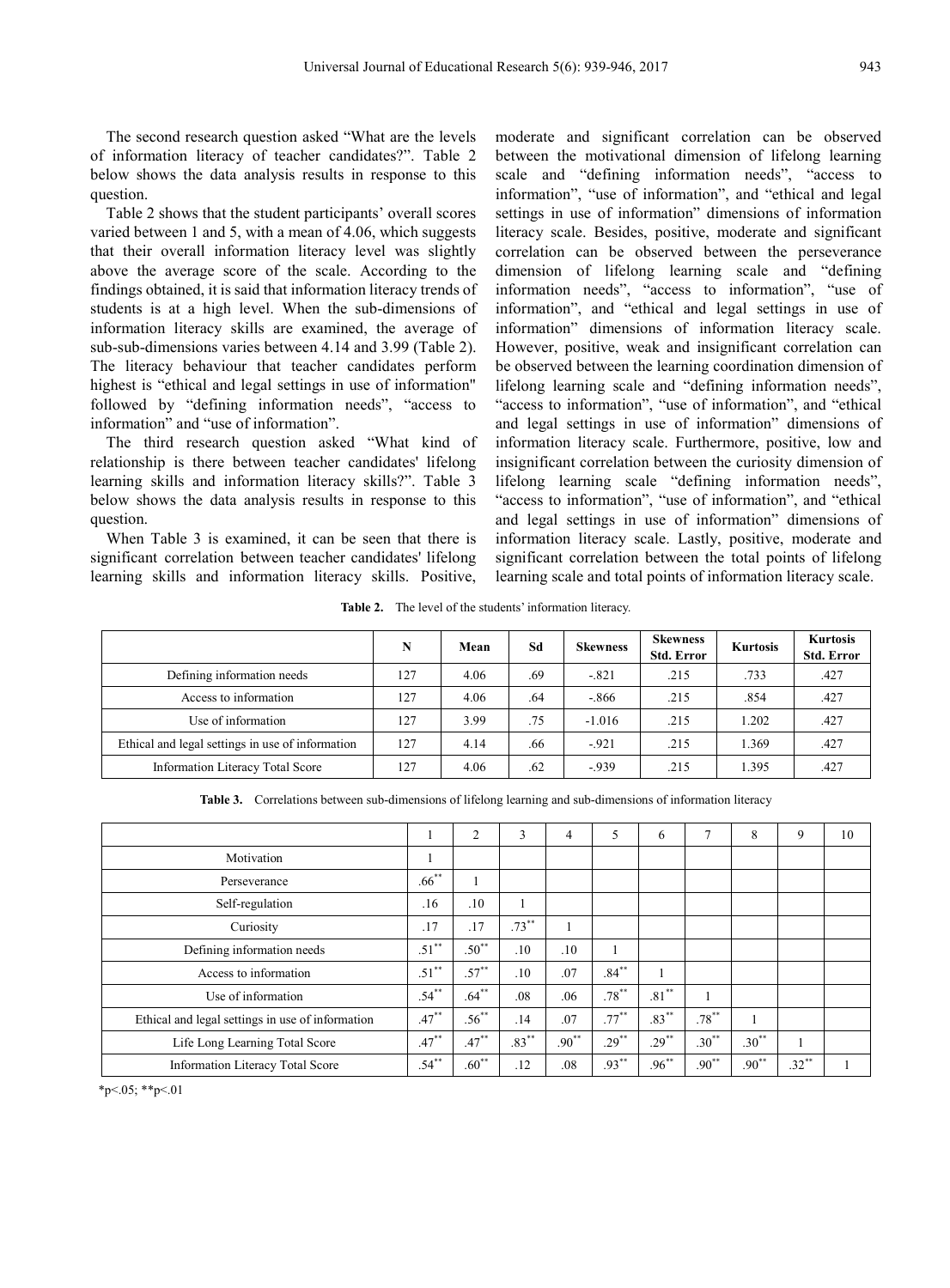# **4. Discussion and Conclusions**

This study aimed to identify students' tendencies on lifelong learning and information literacy and the relationship between lifelong learning and information literacy in teacher candidates. The results were as follows:

This study showed that students' lifelong learning tendencies were high. Depending on the findings, it is thought that the students are open to lifelong learning and they have the motivation to lifelong learning learn. The higher scores for motivation, perseverance, self-regulation and curiosity can be evaluated as cues of the students' preparedness to assume active roles in becoming lifelong learning learners. Also, the higher scores of all sub-dimensions indicate that their skills of evaluating own level of knowledge, organizing learning, locating and using information of sources may not be as strong. The varying degrees of means in the sub-dimensions and whole scale that emerged in this study have also been noted by other researchers. One of these studies was conducted in 2012 by Chen et al [38]. In Chen et al.'s study, it was discovered that engineering students in their study were more skilled in application of skills and knowledge areas. Another study was carried out in 2013 by Gencel [23]. According to Gencel's study, prospective teachers' perceptions towards their LLL competencies were sufficient. Similarly, in the research of Ozciftci and Cakır [18], it was observed that the teachers' LLL tendencies were high. In Kuzu et al. 's [19] study, it was determined that the teacher-candidates' LLL tendencies scale scores is above the scale mean score. Another study was conducted in 2015 by Ayra and Kösterelioğlu [20] who discovered that the teachers' LLL tendencies scale scores is above the scale mean score. Another research was conducted by Karakuş [24]. When the findings of the study are examined, it is seen that the students' lifelong learning competence point is higher than the scale's point, and according to this, the competency of students' lifelong learning is strong. Another research was conducted by Yavuz Konokman and Yanpar Yelken [25]. In accordance with the findings, the perceptions of instructors' lifelong learning competency can be said to be strong. Another research is conducted by İzci and Koç [21]. At the end of the research, it is concluded that teaching candidates have a strong sensibility on the issue of lifelong learning that is required by information age. According to the findings of the research conducted by Demirel, Sadi and Dağyar [26], it is concluded that the lifelong competency of science, physics, chemistry and biology teachers in all the primary schools, secondary schools and high schools that are found in the city of Karaman is strong according to their own statements. On the contrary, there are researches stating that university students' lifelong learning tendencies are weak. One of these researches was conducted by Diker Coşkun and Demirel [2]. As a result of the study, the average point that the students get from the "Scale of Defining Lifelong Learning Tendencies" is lower than the median of the scale; therefore, according to this conclusion, it is considered that university students' tendency towards lifelong learning is weak. It is a significant finding that teaching candidates' tendency towards lifelong learning is strong and all the sub-dimensions' tendency is strong in terms of teaching as occupation because it is of critical importance that teaching candidates who are always a part of education and teaching are highly motivated towards learning, feel curiosity for learning, and show perseverance in performing their future careers and demonstrating effective teaching skills. The results of our study provides some evidence that the students who participated in the research show tendency towards self-improvement, updating their knowledge, and adapting to the contemporary era, in which the phenomenon of change is constantly processed [39].

Depending on the findings of this research, it is understood that teaching candidates generally have the necessary skills that information literacy requires. The sub-literacy space that teaching candidates have actualized their information literacy skills in the highest level is "ethical and legal settings in use of information"; and this is followed by "defining information needs," access to information", and "use of information". It can be said that, due to the regular ethical and legal inspection, teaching candidates are able to make ethical and legal settings using information and have a high level skill.

In a previous study by Sağlam et al. [40], it is shown that the sub-space in which research assistants' information literacy skills is the highest is "abiding the cultural, ethical, legal and social regulations in using information", and the lowest is "evaluating the accessed information". These findings support the achieved result of our study, which is "The sub-information literacy skills that the teaching candidates have are performed in (ethical and legal settings in use of information) at the highest level. In Adıgüzel's [41] research with pre-service teachers, it has been concluded that teacher candidates have very little hardship in organising acquired information, exhibiting results by interpretation and using information in problem solving. In the same research, teacher candidates were proven to evaluate the acquired information accurately and to be cautious in accepting ethical and legal regulations about gaining and using information. Adıgüzel's findings support the results of our study. In the study that is conducted by Adıgüzel [41], it is determined that the sub-space where the teaching candidates' information literacy is at the highest level is "ethical and legal settings in use of information", and were it is at the lowest level is "access to information". In the study which is conducted by Argon, Öztürk and Kılıçaslan [42], it is observed that the level of skills at the activities on information literacy of teaching candidates studying at the department of primary school teaching is at the level of "I don't have any difficulties".

In the scope of this research, when it has been analyzed whether there is a relationship between lifelong learning and information literacy levels, it has been found that there is a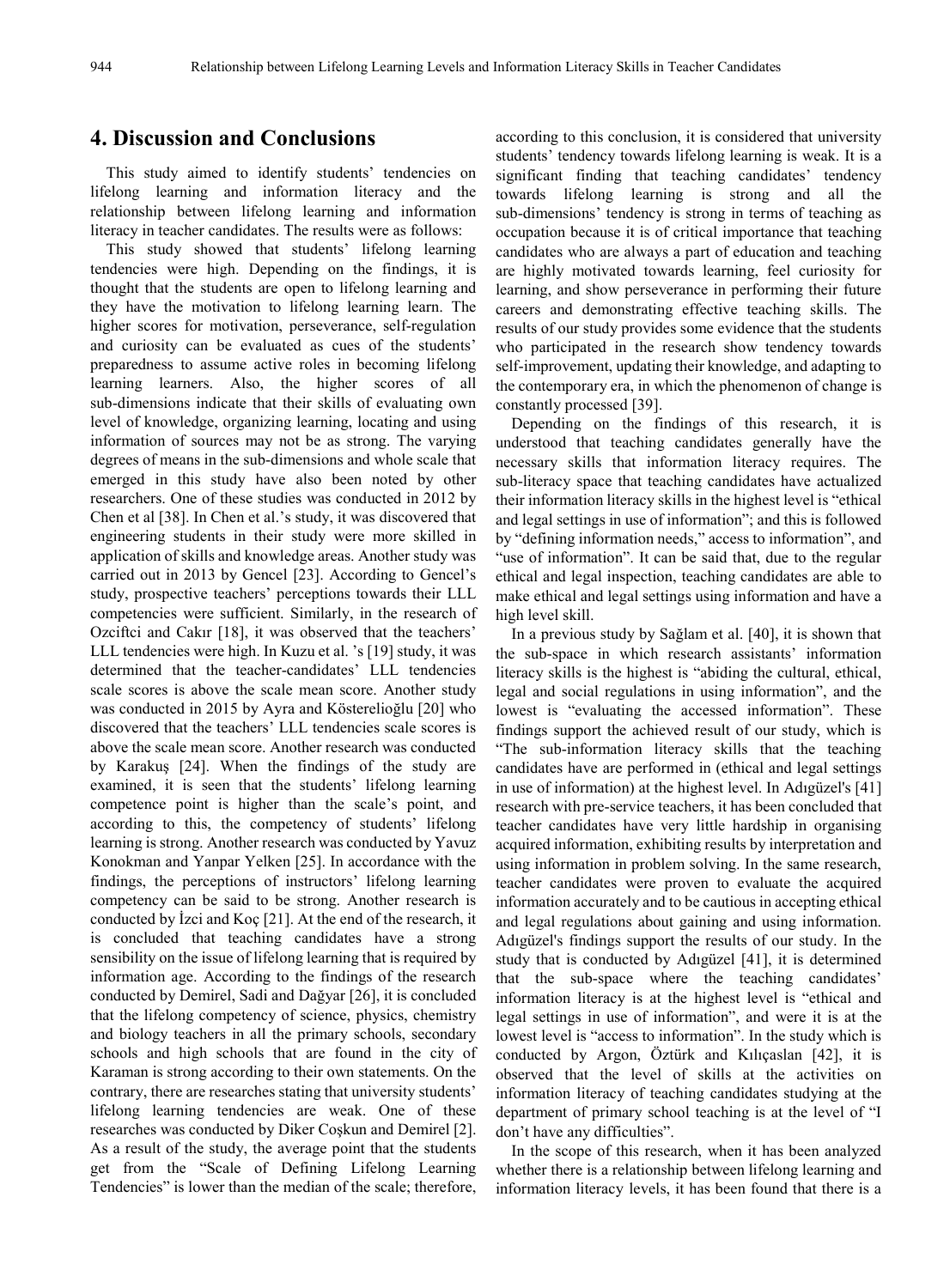significant relationship between lifelong learning and information literacy levels. These findings will enable the teaching candidates to develop a positive attitude towards learning, the increase in their efforts towards lifelong learning, and the emergence of their passion to acquire information literacy skills. It is rather meaningful that the correlation is determined to be positive and moderate. Thereby it is understood that as teachers' candidates' information literacy increases, their approach to life-long learning would increase in parallel. When correlation values between sub-dimensions of lifelong learning and sub-dimensions of information literacy are examined, positive and significant correlation is seen between motivation and perseverance sub-dimensions of lifelong learning scale and "defining information needs", "access to information", "use of information" and "ethical and legal settings in use of information" dimensions of information literacy scale. According to this study result, as long as the motivation and perseverance levels of teaching candidates increase, their levels of defining information needs, access to information, use of information and "ethical and legal settings in use of information" levels will increase. However, positive and insignificant correlation is seen between the learning coordination and curiosity sub-dimensions of lifelong learning and "defining information needs", "access to information", "use of information" and "ethical and legal settings in use of information" dimensions of information literacy scale.

Bruce [43], in a study which he correlates lifelong learning and information literacy, emphasizes that information literacy enables individuals to the opportunity of lifelong learning in the personal and occupational context. In another study which correlates information literacy and lifelong learning [30], there's a statement as follows: *"The successful individuals of the future will be the individuals who are able to access information; who can use technology in accessing information; who can solve problems; and who can learn on their own. Information societies need individuals who has are skilled at lifelong learning. Every student/individual who is raised in information age is ought to have the basic skill of learning to learn, that is to access the constantly changing information from various sources, to evaluate and use this information."*

As a result, there is a significant relationship between students' information literacy skills and LLL levels. This relationship is positive and at moderate level. Thus, it is understood that when students' information literacy skills increase their attitudes toward LLL will also increase in parallel at moderate level.

The universities should emphasize on educational programs that help develop their students' lifelong learning and information literacy behaviors, at bachelor, master and doctorate levels and this should be another education aim and graduate outcome of universities. Furthermore, universities should organize seminars about lifelong learning and information literacy education for their graduated

teacher-candidates, and teachers in order to continue the development in their carrier.

# **REFERENCES**

- [1] C. Polat, H. Odabaş. Bilgi Toplumunda Yaşam Boyu Öğrenmenin Anahtarı: Bilgi Okuryazarlığı, Küreselleşme, Demokratikleşme ve Türkiye Uluslararası Sempozyumu, 27-30 March 2008, Antalya (Turkey).
- [2] H. Soran, B. Akkoyunlu, Y. Kavak. Yaşam boyu öğrenme becerileri ve eğiticilerin eğitimi programı: Hacettepe Üniversitesi örneği, H.Ü. Eğitim Fakültesi Dergisi, 30, 201-210, 2006.
- [3] Y.D. Coşkun, M. Demirel. Üniversite öğrencilerinin yaşam boyu öğrenme eğilimleri, Hacettepe Üniversitesi Eğitim Fakültesi Dergisi, 42, 108-120, 2012.
- [4] J. Peter. "Foreword" Lifelong Learning, Concepts and Contexts, USA: Routledge, 2008.
- [5] Avrupa Komisyonu A memorandum on lifelong learning. Retrieved June 14, 2016 from web site http://www.bologna-berlin2003.de/pdf/MemorandumEng.pdf, 2000.
- [6] J.C. Dunlap, S. Grabinger. Preparing students for lifelong learning: A review of instructional features and teaching methodologies, Performance Improvement Quarterly, 16(2), 6-25, 2003.
- [7] E. Reinsch. The relationship among lifelong learning, emotional intelligence and life satisfaction for adults 55 years of age or older, Unpublished PhD thesis, University of Illinois, 2007.
- [8] P. C. Candy. Reaffirming a proud tradition: Universities and lifelong learning, Active Learning in Higher Education, 1, 101-125, 2000.
- [9] American Library Association (ALA), The information literacy competency standards for higher education, Retrieved June 14, 2016 from web site http://www.ala.org/acrl/standards/informationliteracycompete ncy, 2000.
- [10] M. V. Henderson, A. J. Scheffler. New literacies, standards and teacher education, Education, 124(2), 390–396, 2003.
- [11] Council of Australian University Librarians. Information Literacy Standards, Adelaide: Library Publications, 2001.
- [12] V. E. Hancock. Information Literacy for Lifelong Learning, Retrieved June 18, 2016 from web site http://www.libraryinstruction.com/information-literacy.html, 2004.
- [13] C. Doyle. Information literacy in an information society: A concept for the information age, Retrieved May 1, 2017 from web site http://www.libraryinstruction.com/information-literacy.html, 1994.
- [14] P. S. Breivik. Information Literacy For The Sceptical Library Director, IATUL Conference Queensland University of